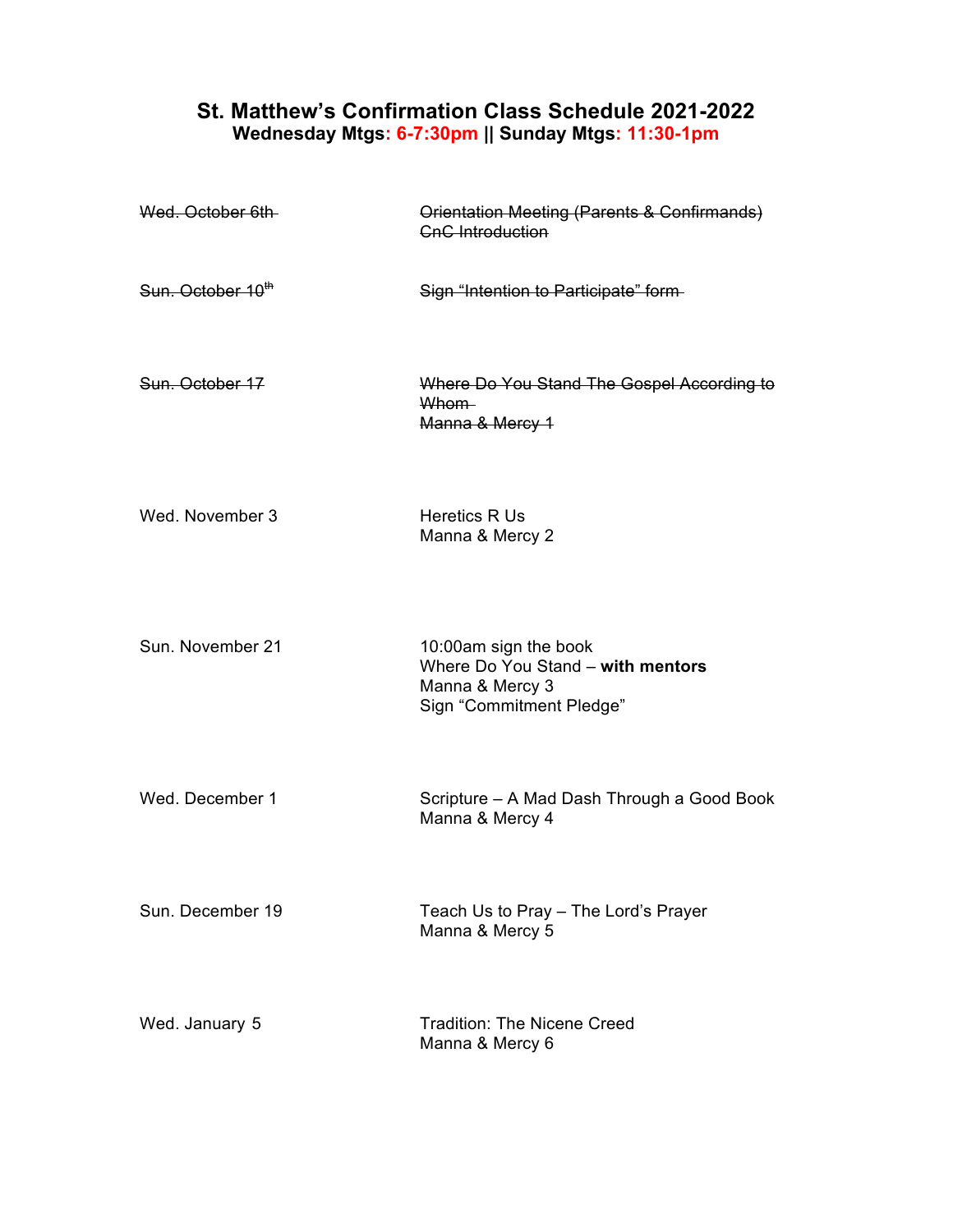| Sun. January 23                                   | Faith in Action – Pain to Power (with Mentors)<br>Manna & Mercy 7                     |
|---------------------------------------------------|---------------------------------------------------------------------------------------|
| Wed. February 2                                   | Faith in Action - How We Can Help<br>Manna & Mercy 8                                  |
| Sun. February 20                                  | Faith in Action – The Issue of Power<br>Manna & Mercy 9                               |
| Wed. March 2                                      | Scripture - The Bible by Heart (with Mentors)<br>Manna & Mercy 10                     |
| Wed. March 2                                      | Ash Wednesday service                                                                 |
| Sun. March 20                                     | Teach Us to Pray - The Book of Common Prayer<br>Manna & Mercy 11                      |
| Wed. April 6                                      | Teach Us to Pray - Sacraments (adapted)<br>Manna & Mercy 12                           |
| Thurs. April 14<br>Fri. April 15<br>Sun. April 17 | <b>Maundy Thursday service</b><br><b>Good Friday service</b><br><b>Easter service</b> |
| Sun. April 24                                     | Tradition - The Church Through the Year<br>Manna & Mercy 13                           |
| Wed. May 4                                        | Tradition - The Ministry of the Baptized<br>Manna & Mercy 14                          |
| Sun. May 22                                       | Where Do You Stand - The Power to Choose<br>Manna & Mercy 15                          |